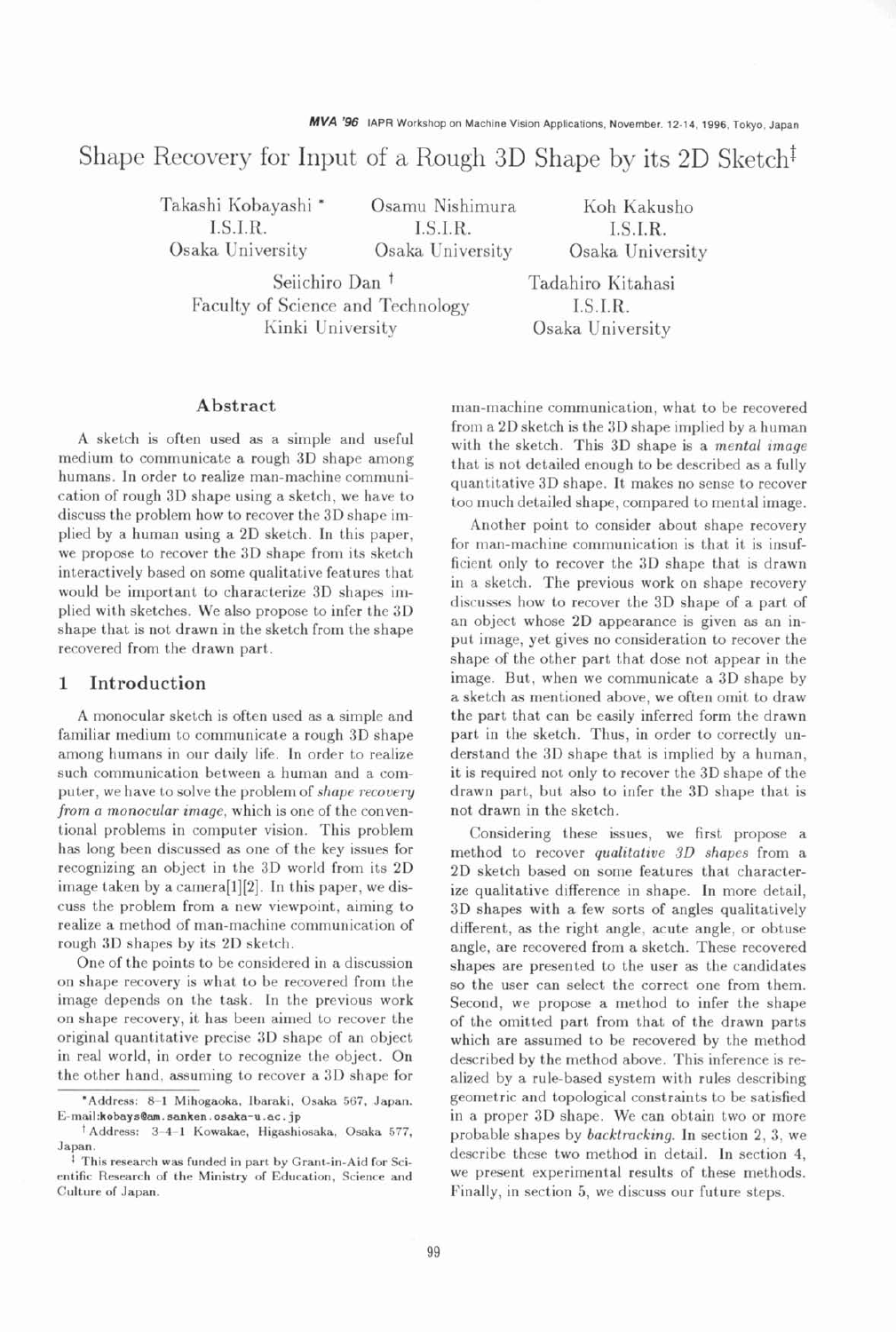# **2 Shape Recovery Based on Qualitative Difference of Angles**

## **2.1 Representing Recovered Shape by Gradient Space**

We assume that 3D shapes to be recovered are polyhedra and their sketch are drawn in the orthographic projection. The 3D shapes that are proper as recovered shapes for a polygon of a sketch vary with their orientations, and the 3D shape can uniquely be recovered if its orientation is specified. Let us assume a coordinate system in which the origin is at the center of the image plane, and the  $x, y$ , z-axes coincide with the horizontal direction and the vertical direction of the image plane, and the optical axis, respectively. We call this coordinate system an image-centered coordinate system. (see Fig. 1).



Fig. 1: image-centered coordinate system

We represent the orientation of a plane  $z = px +$  $qy + K$  in this coordinate system by its parameters  $(p, q)$ . The parameters span a space called gradient space. Different recovered shapes of a 2D polygon in a sketch may correspond to different points in this gradient space.

#### **2.2 Recovery of Qualitative Shapes**

Let us assume two edges  $e_1, e_2$  that share a vertex of a polygon  $P$ . Let  $\alpha$  be the angle between these two edges, and let  $\beta$ ,  $\gamma$ , be the angles between the x-axis and each of the two edges, respectively. Let  $\theta$ be the angle between  $e_1$  and  $e_2$  in a recovered shape (see Fig. **2).** 



Fig. 2: An example for recovery about one angle.

The orientations  $(p, q)$  of a 3D shape recovered form  $P$  are represented as follows [3]:

$$
(p'\cos\frac{\alpha}{2})^2 - (q'\sin\frac{\alpha}{2})^2 = -\cos\alpha
$$
  
+  $\cos\theta \sqrt{1 + (p'\cos\frac{\alpha}{2} - q'\sin\frac{\alpha}{2})^2}$   
 $\cdot \sqrt{1 + (p'\cos\frac{\alpha}{2} + q'\sin\frac{\alpha}{2})^2}$  (1)

where 
$$
\begin{pmatrix} p' \\ q' \end{pmatrix} = \begin{pmatrix} \cos \frac{\beta + \gamma}{2} & \sin \frac{\beta + \gamma}{2} \\ -\sin \frac{\beta + \gamma}{2} & \cos \frac{\beta + \gamma}{2} \end{pmatrix} \begin{pmatrix} p \\ q \end{pmatrix}
$$

When  $\theta = \frac{\pi}{2}$ , these orientations are on the hyperbola shown in Fig. 3. When  $\theta > \frac{\pi}{2}$  or  $\theta < \frac{\pi}{2}$ , the orientation of a recovered shape is the inside and outside of the hyperbola.



Fig. 3: Orientations of a face with an acute, right or obtuse angle.

When there is a polygon with  $n$  vertices in the sketch, we obtain  $n$  pairs of hyperbola corresponding to the angles of the vertices (see Fig. 4).



Fig. 4: The hyperbolas for a polygon.

An intersection of  $m$  different hyperbolas means that  $m$  angles become right angles at the same time. Each region bounded by the hyperbolas corresponds to the orientations in which the polygon has the same recovered shape with respect to qualitative difference in their angles: acute, obtuse or right. For example, the shaded regions of Fig. 4 meet the orientations of recovered shapes with the acute angle for vertex C and three obtuse angles for the others.

By selecting a representative point from each intersection of hyperbolas and each hyperbolic line segment or regions bounded by hyperbolas, we can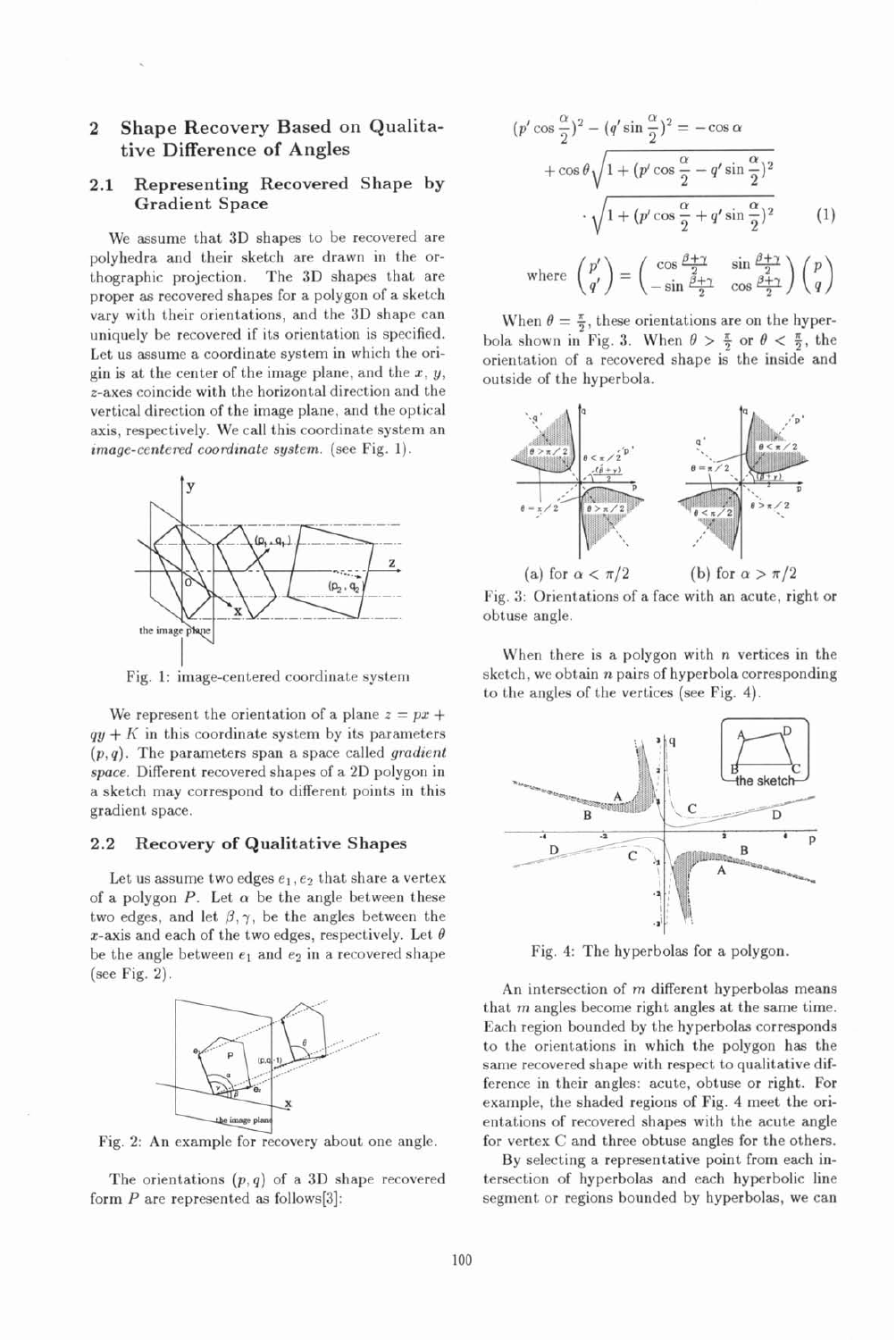get qdalitative 3D shapes to be regarded as candidates of the shape implied in the sketch. These candidates are presented to the user so that the correct one is selected interactively.

#### **3 Inference of the Omitted Part**

### **3.1 Topological Constraints**

The constitutional structure of faces, edges and vertices of the drawn part are given as that of regions, segments and vertices in the sketch, whereas nothing is given for the part omitted to draw. Thus, in order to infer from the shape of the drawn part recovered by the method in the previous section, we first need topological constraints to narrow down structures of its faces, edges and vertices. One of the constraints that would be useful for this inference is that to require the faces to constitute a polyhedral surface together with the drawn part. We define this constraint as follows:

Constraint l:(Constraint to be a polyhedron) Each edge is shared by two faces. (Fig  $5(a)$ )

Constraint 2:(Constraints to be a polygon)

- 1. Each vertices is shared by two edges on each face.  $(Fig 5(b))$
- 2. Each edge has two vertices at its endpoints.  $(Fig 5(c))$



Fig. 5: Constraints to constitute a polyhedron

Assuming neither objects with a hole on their faces nor those with faces that intersect with each other more than once at different positions, we employ the following constraints.

Constraint 3:(Uniqueness of intersection between two faces)

Arbitrary two faces share at most an edge.

Since these constraints are still insufficient to determine the topological structure of the omitted part, we introduce the following heuristic constraints.

- Constraint 4:(Assumption to omitted faces)
	- At least an edge of each face appears in the sketch.
- Constraint 5: (trihedral-vertex constraint)

The vertex is an intersection of three faces and three edges.

# **3.2 Geometric Constraints**

All the surface that satisfies above topological constraints do not have geometric shapes to be a proper polyhedron. To exclude the surface which is impossible to exist, we employ the following geometric constraints.

#### Constraint 6:

The normal of a face and each edge on the face are orthogonal to each other.

Constraint 7:

- The normals of two faces which shares an edge are not parallel to each other.
- Two edges by which a vertex is shared belong to the same face, and their directions are not parallel to each other.

#### **3.3 Rules for Inference**

Inference on the shape of the omitted part based on the above topological and geometric constraints is executed by a rule-based system. The rules for the inference are described as follows.

- Rule 1 (Addition of faces based on constraint 1,4) Add a new face to each edge that belongs to only one face(Fig.  $6(a)$ ).
- Rule **2** (Merger of faces based on constraint 5) Merge each pair of newly added faces sharing a vertex that belongs to other two different  $faces(Fig. 6(b)).$
- Rule **3** (Addition of edges based on constraint 5) Add an edge to each vertex that is shared less than three edges(Fig.  $6(c)$ ).
- Rule 4 (Merger of edges based on constraint 3) Merge each pair of edges shared by the same pair of faces(Fig.  $6(d)$ ).
- Rule 5 (Addition of vertices based on constraint 2) Add a new vertex to be shared by each pair of edges that belong to the same face and share no vertex $(Fig. 6(d))$ .



Fig. 6: Rules for inferring the omitted part.